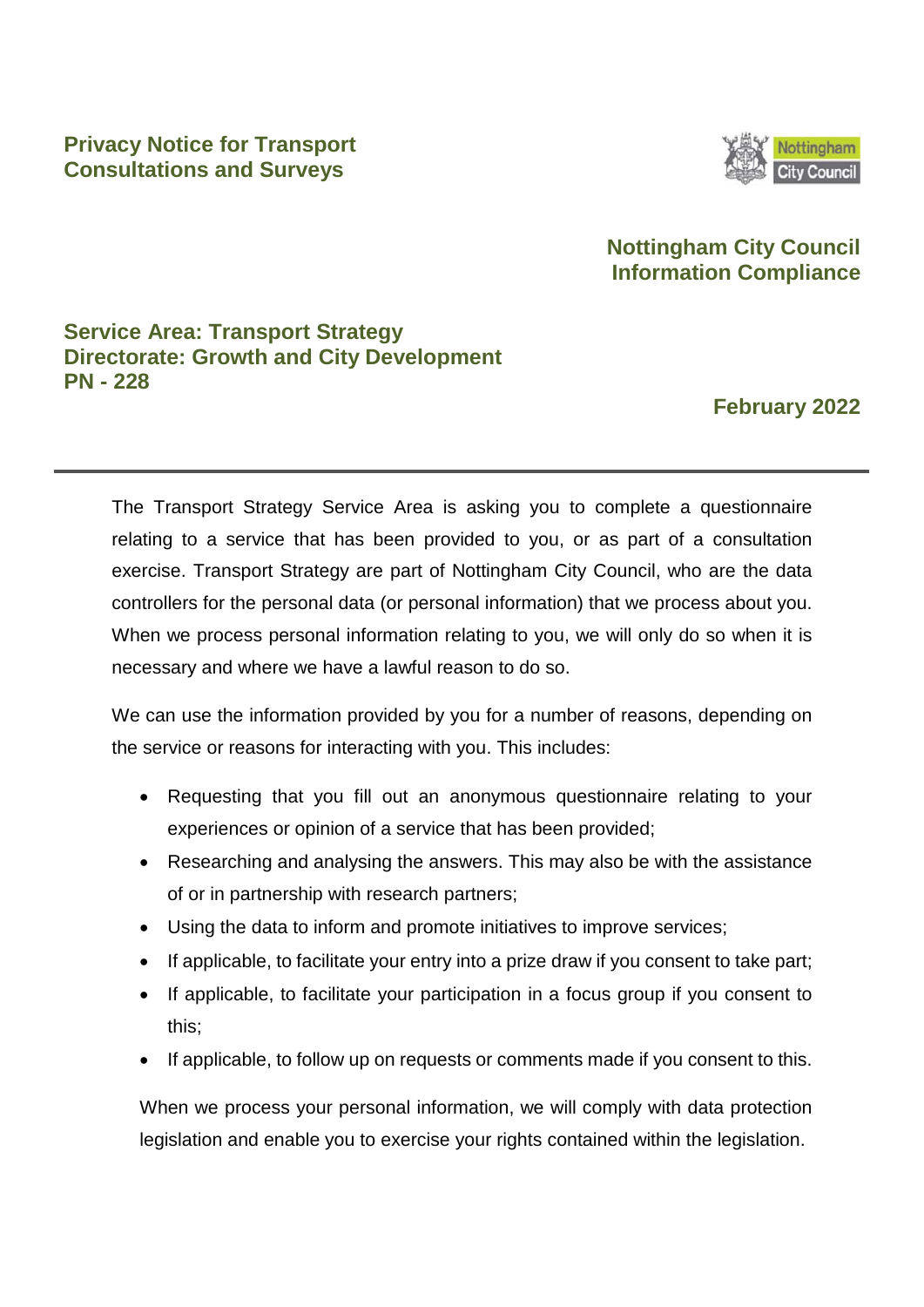

### **What personal information will the Council process?**

For most consultations and surveys, the information that we collect about you to fulfil the purposes, objectives, or to deliver the services outlined above is regarded as anonymised data. It therefore does not concern personal data.

Some consultations and surveys will also include a prize draw. We will need to process your name and contact details if you consent to being entered into a prize draw.

Other reasons why we may need to process your name and contact details with your consent include:

- Participation in focus groups;
- To inform you of transport proposals and initiatives;
- To follow up on any comments or requests you have made.

Therefore, the information relating to you will include the entirety of the survey answers provided. The Council will separate these answers as soon as practically possible so that your answers no longer identify you and your contact details will only be retained for the duration of the prize draw, or for a period necessary to perform any of the other tasks outlined above.

You will be informed within the consultation or survey if your personal details are being collected for any of these purposes.

The information provided by you may include the following 'special categories of personal data':

- Race or Ethnic origin
- Physical or mental health

This is only related to you when you provide your contact details for the reasons stated above, as the answers you provide could be linked to your contact information.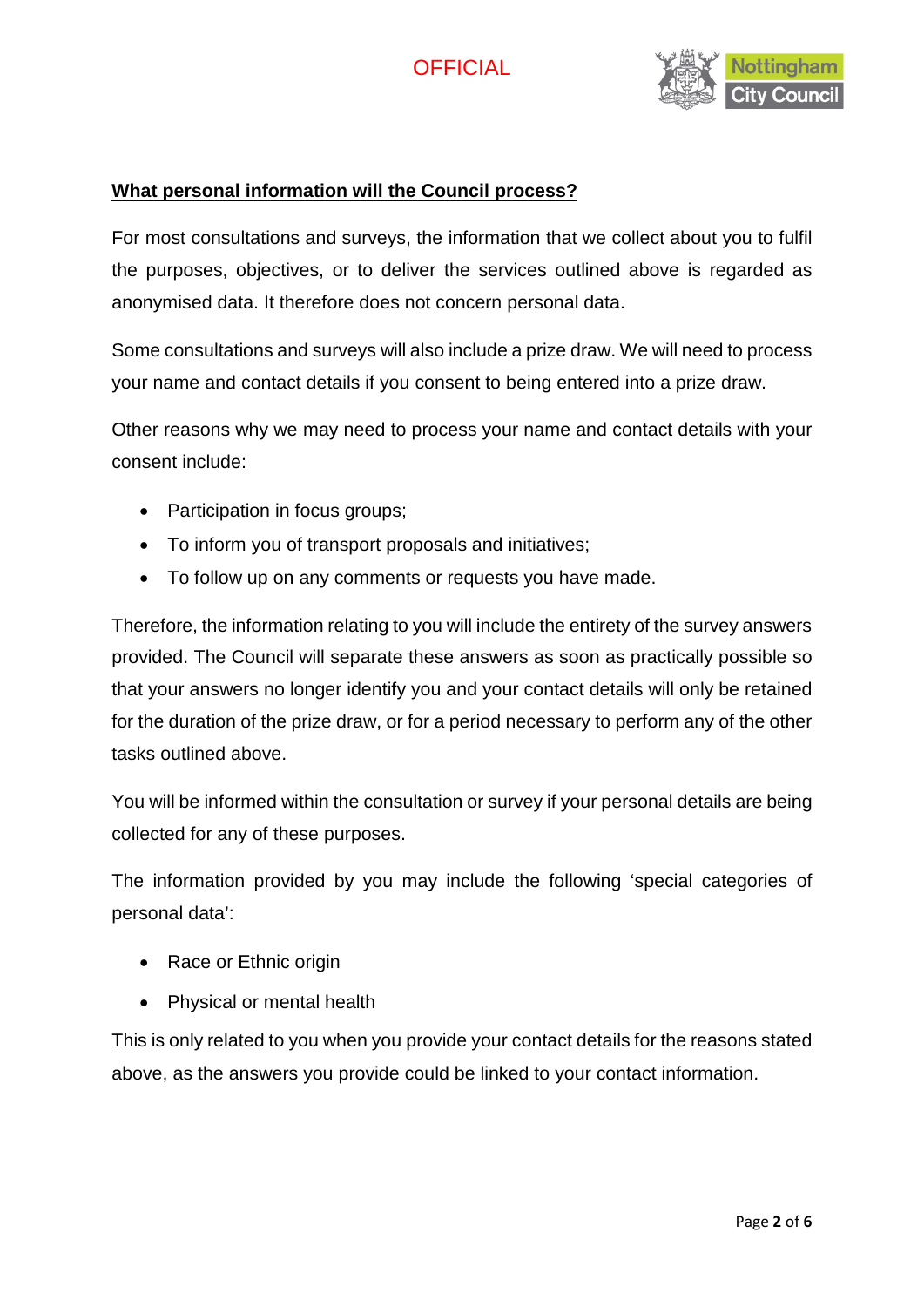

### **Lawful basis for processing**

The basis under which we use your personal information for these purposes is that

- That this is based on your **consent**.
- That it is necessary for the performance of a task carried out in the public interest or in the exercise of official authority vested in the Council **(Public Task)**

The condition under which we process 'special categories of personal data' is that such use is based on your **explicit consent**, or for **substantial reasons of public interest** and in accordance with the provisions of the UK General Data Protection Regulation and the Data Protection Act 2018.

# **Will my information be shared with other organisations or used for other purposes?**

The Council will only share your personal information with other departments within the Council, and with other organisations when it is necessary to provide the services to you, and when we have a lawful reason to do so. The Council may also share your information when we are obliged to by law.

In relation to this service, the Council may share the survey results with:

• Research Partners such as universities.

The Council will only share anonymous answers with research partners, as such this will not be considered personal data as the answers will not be able to identify you specifically.

If you agree to participate in a focus group, additional information relating to your contact details for the focus group will be shared with research partners who are conducting the focus groups.

The information provided by you may also be used for the purpose of any other function carried out by the Council. This may include sharing your information across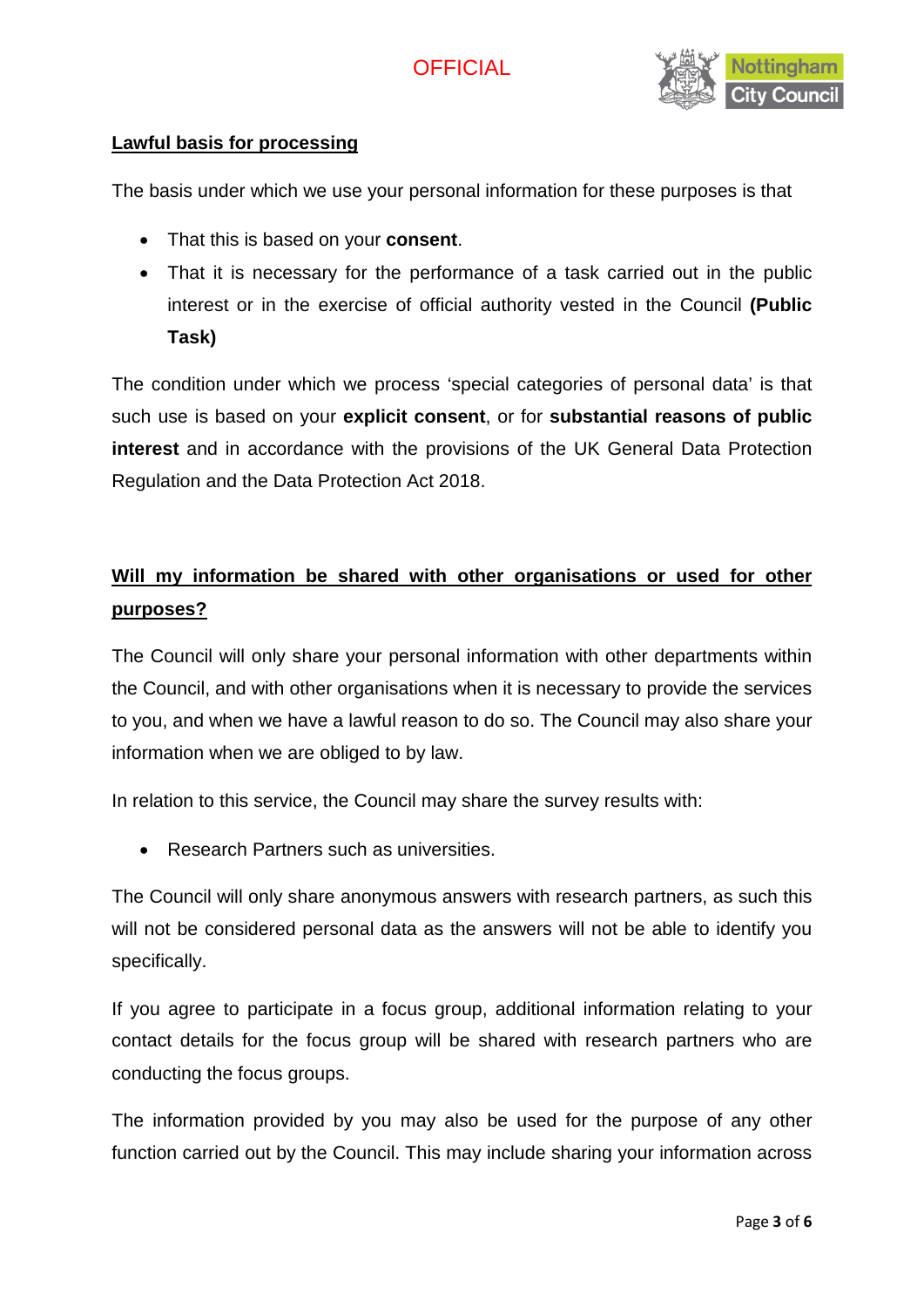

the Council, or with external organisations. Information about these functions and the legal basis on which information is used for them can be found at <http://www.nottinghamcity.gov.uk/privacy-statement/>

The information will only be used for another purpose where it is lawful to do so.

### **Do I have to provide the information?**

You are not obliged by statute to provide some of the information that is specified here.

### **How long will the Council retain the data for?**

The information that you have provided will be kept for a maximum period of three years.

Personal data will be deleted if you tell us to remove it. It will be kept for no longer than is necessary for the purposes that we have outlined to you.

The Council publish an Information Asset Register (IAR), this will outline the retention periods for the personal data we process. You can find this IAR on our website <https://geoserver.nottinghamcity.gov.uk/information-asset-register/>

#### **Information Rights**

The UK General Data Protection Regulation provides for the following rights as prescribed by the legislation:

- A right to request a copy of your information
- A right to request rectification of inaccurate personal data
- A right to request erasure of your data known as 'the right to be forgotten'
- A right to in certain circumstances to request restriction of processing
- A right in certain circumstances to request portability of your data to another provider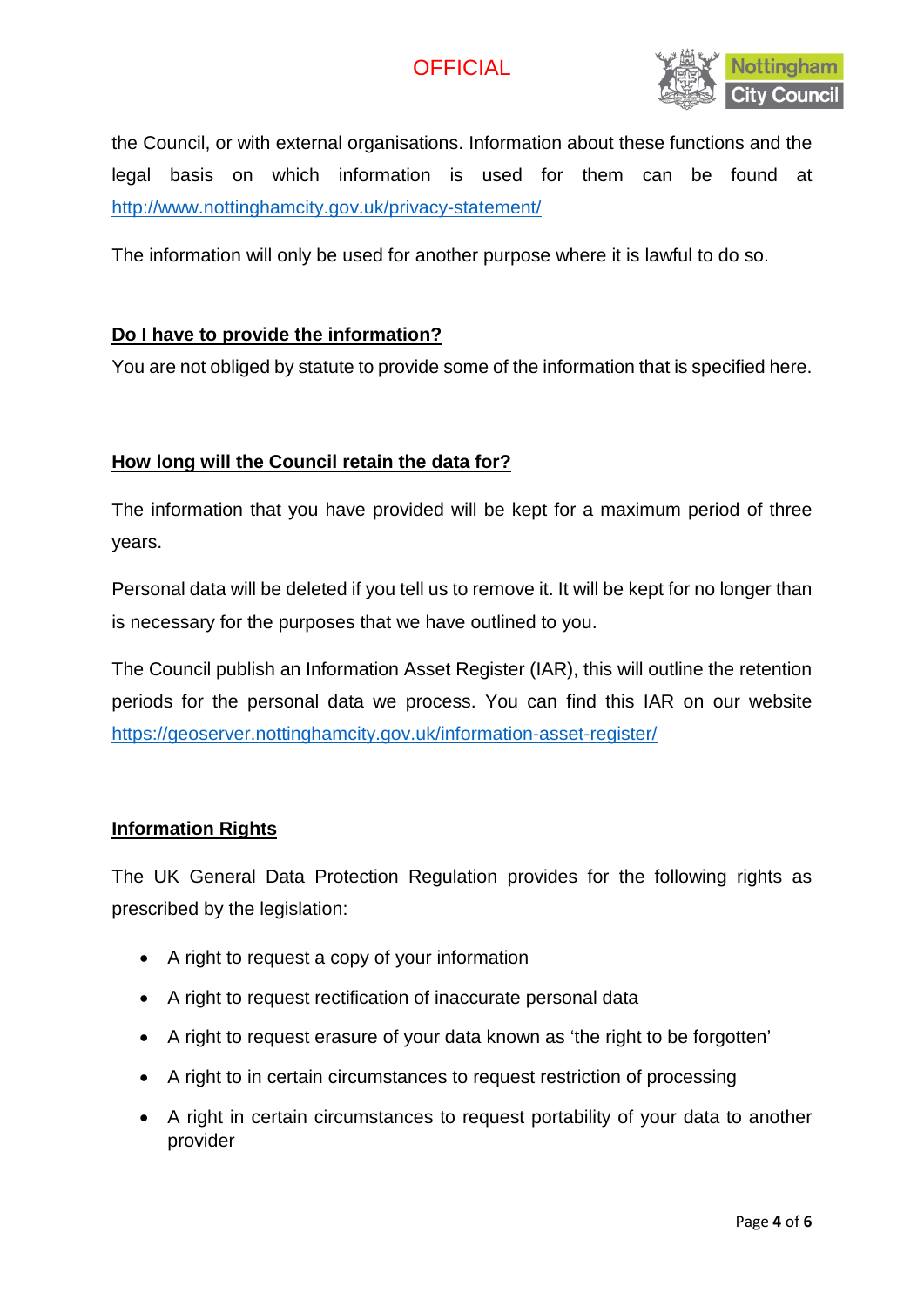

- A right to object to processing of data in certain circumstances
- A right regarding automated decision-making including profiling

However, Nottingham City Council can restrict the above rights in certain circumstances for example to avoid obstructing an investigation, avoid prejudicing the prevention, detection, investigation or prosecution of criminal penalties or to protect the rights and freedoms of others.

### **Data Protection Officer**

The Data Protection Officer is Naomi Matthews. You can contact the data protection officer at: Loxley House, Station Street, Nottingham, NG2 3NG or at [data.protectionofficer@nottinghamcity.gov.uk](mailto:data.protectionofficer@nottinghamcity.gov.uk) .

### **Information Commissioner's Office**

The Information Commissioner's Office (ICO) website provides guidance on data protection and privacy matters, you can visit the website at [www.ico.org.uk.](http://www.ico.org.uk/) You also have the right to complain to the ICO if you consider that the Council have processed your personal data incorrectly or that we have breached our obligations to you. You can contact the ICO at:

Wycliffe House, Water Lane Wilmslow, **Cheshire** SK95AF

www.ico.org.uk